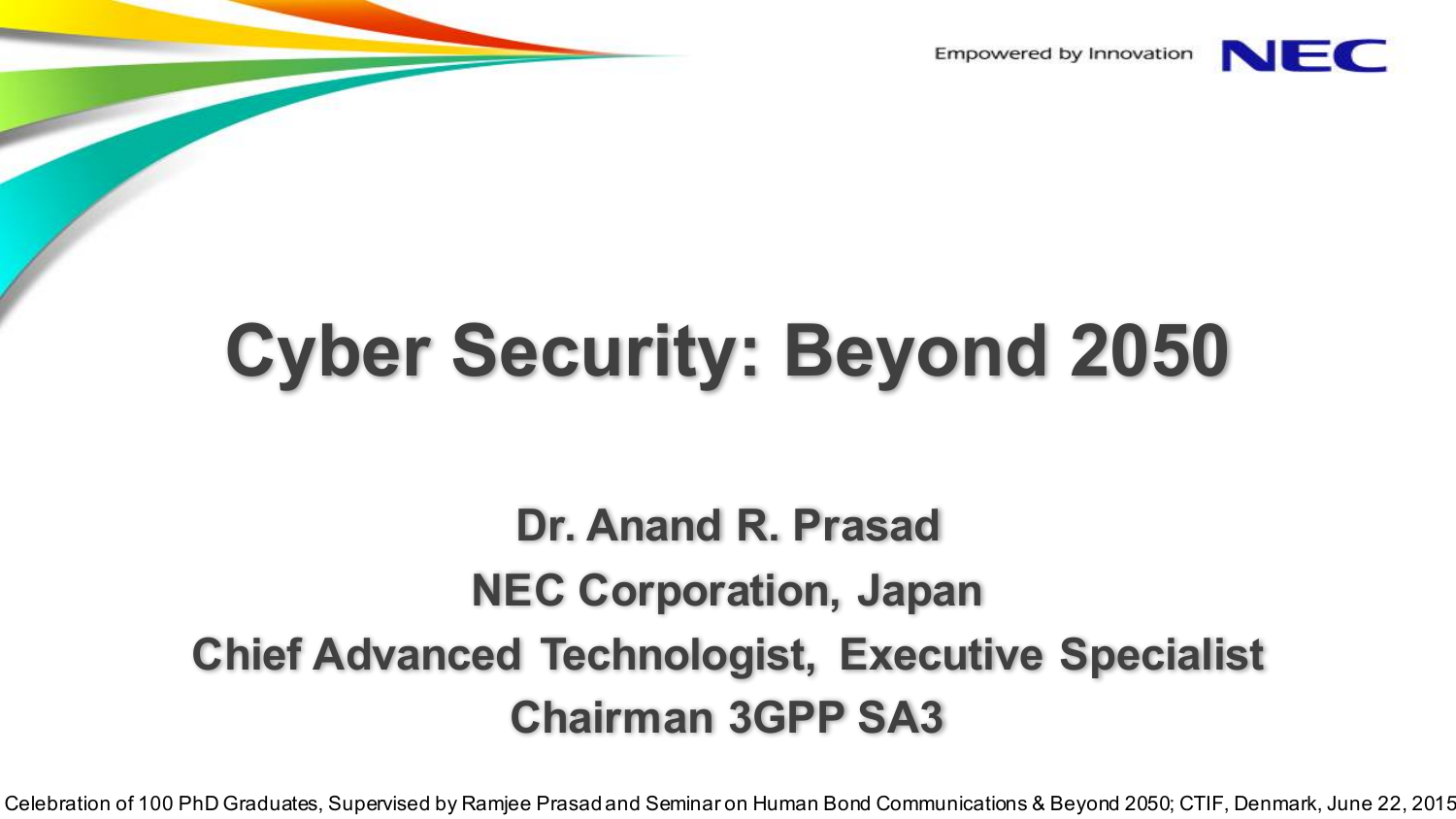# Cyber 2050 is in 5 Years!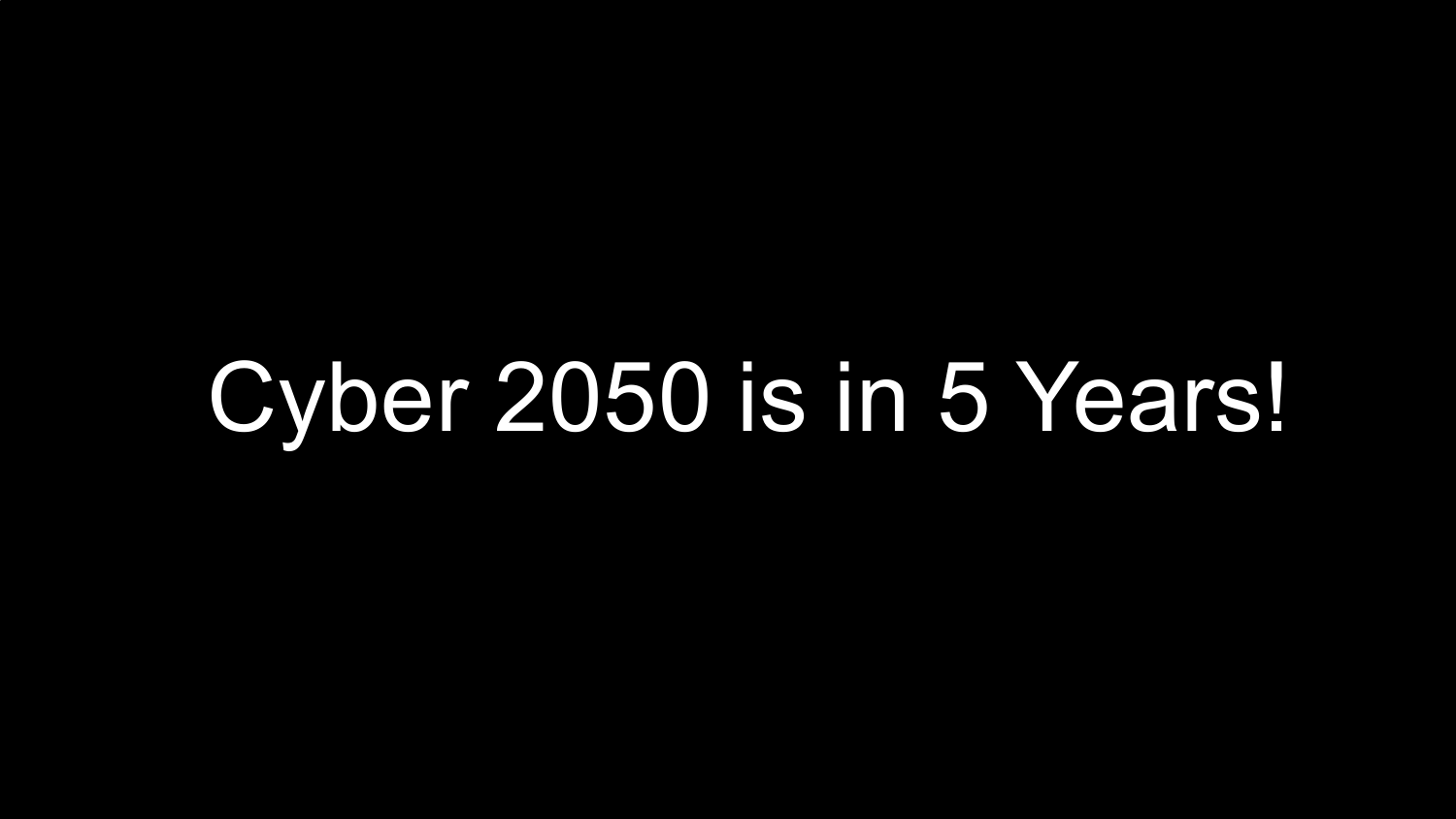#### **Cyber 2050 is in 5 Years!**



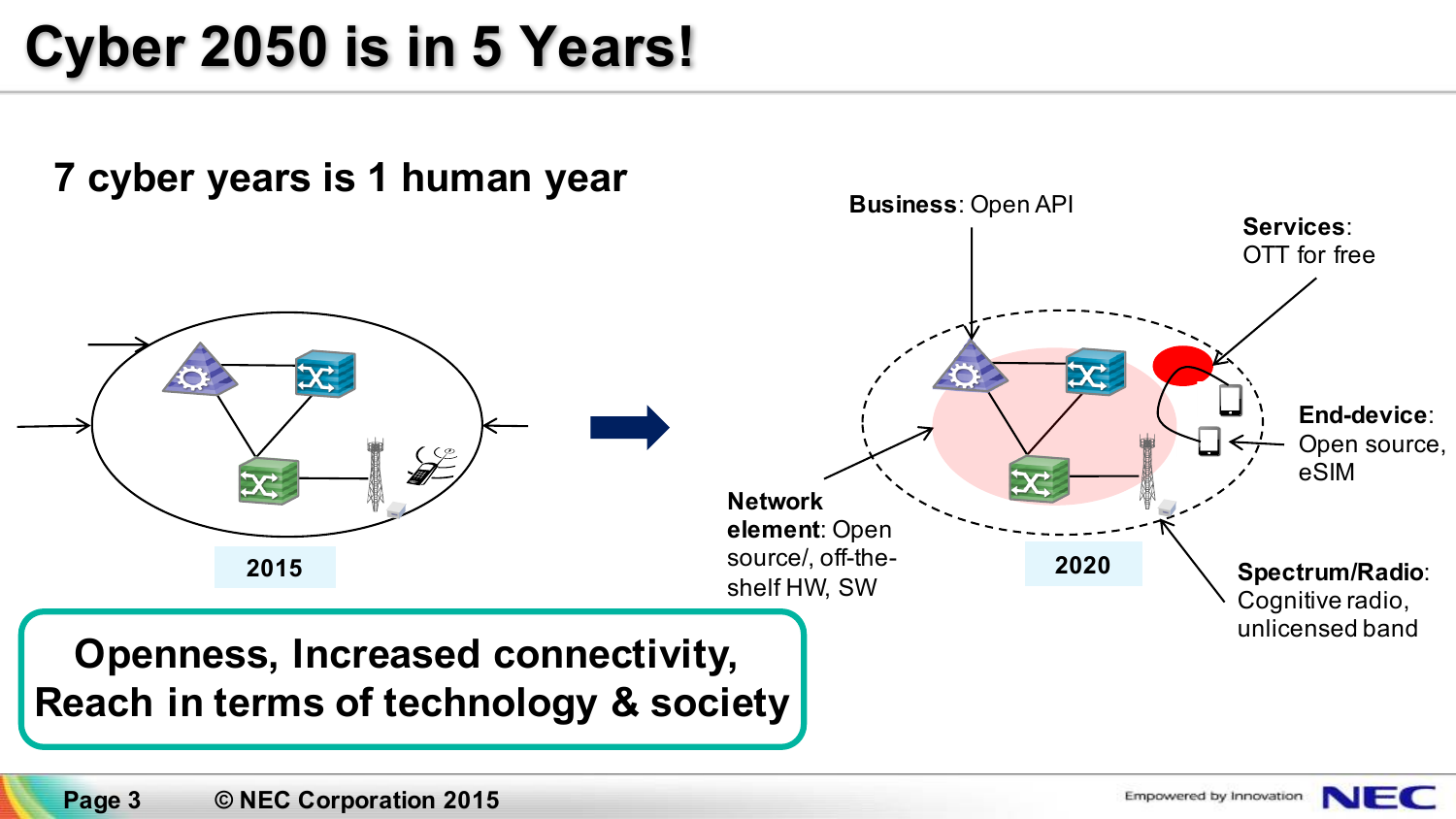### **What is Cyber Security?**



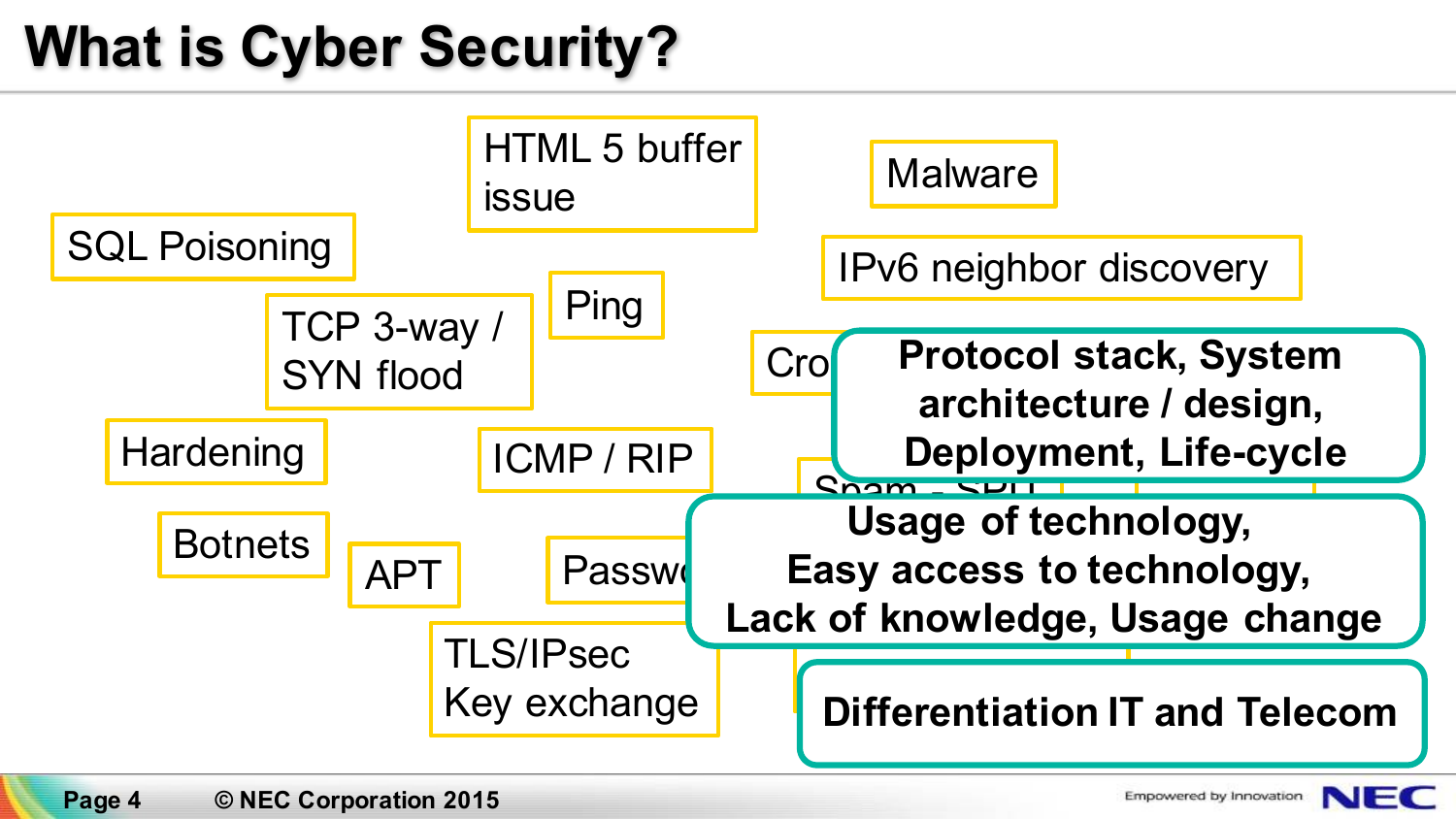#### **Human Year 2050 and Cyber Security**



**Page 5 © NEC Corporation 2015**

Empowered by Innovation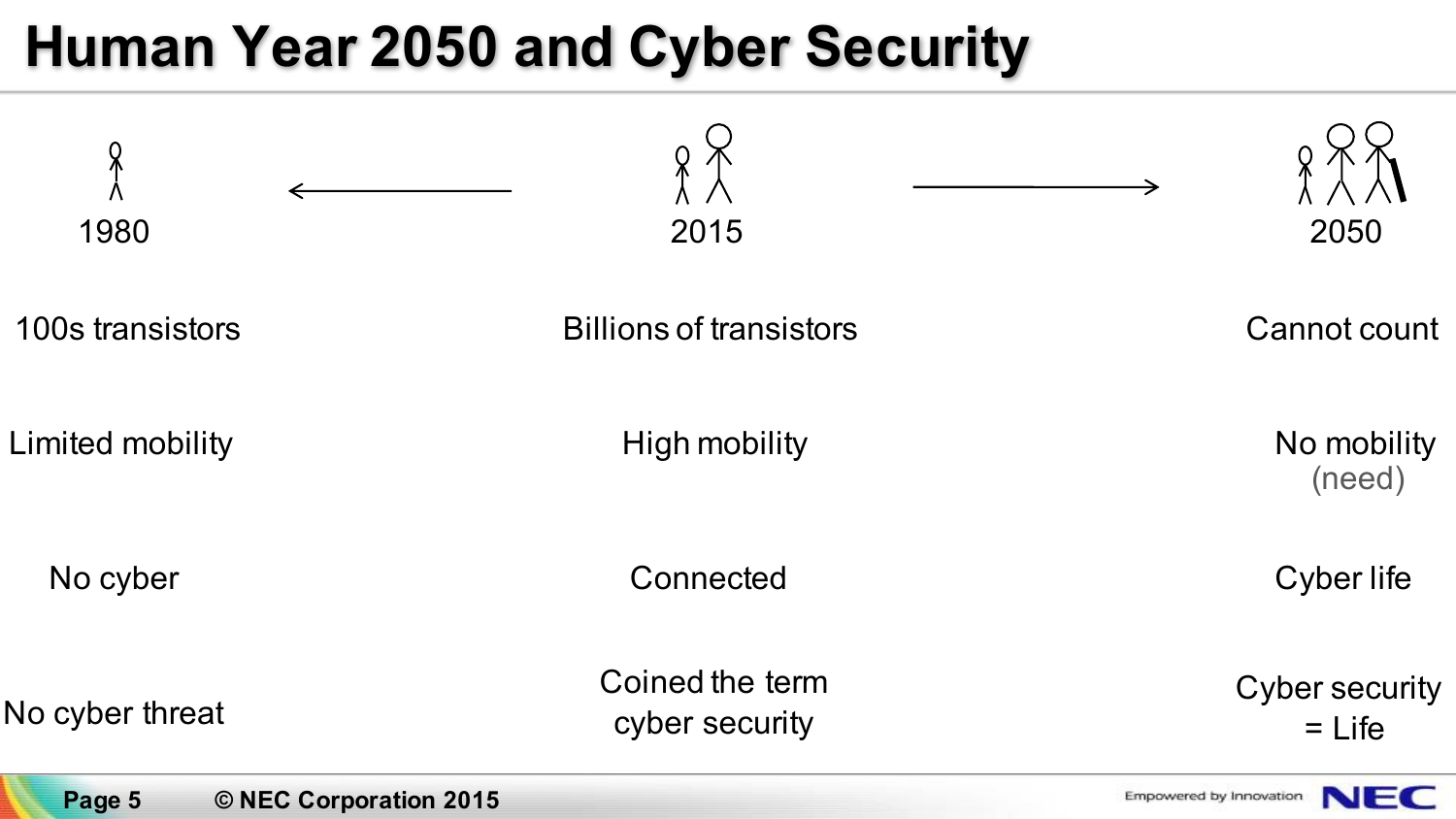# 2050 – Cyber security will be life!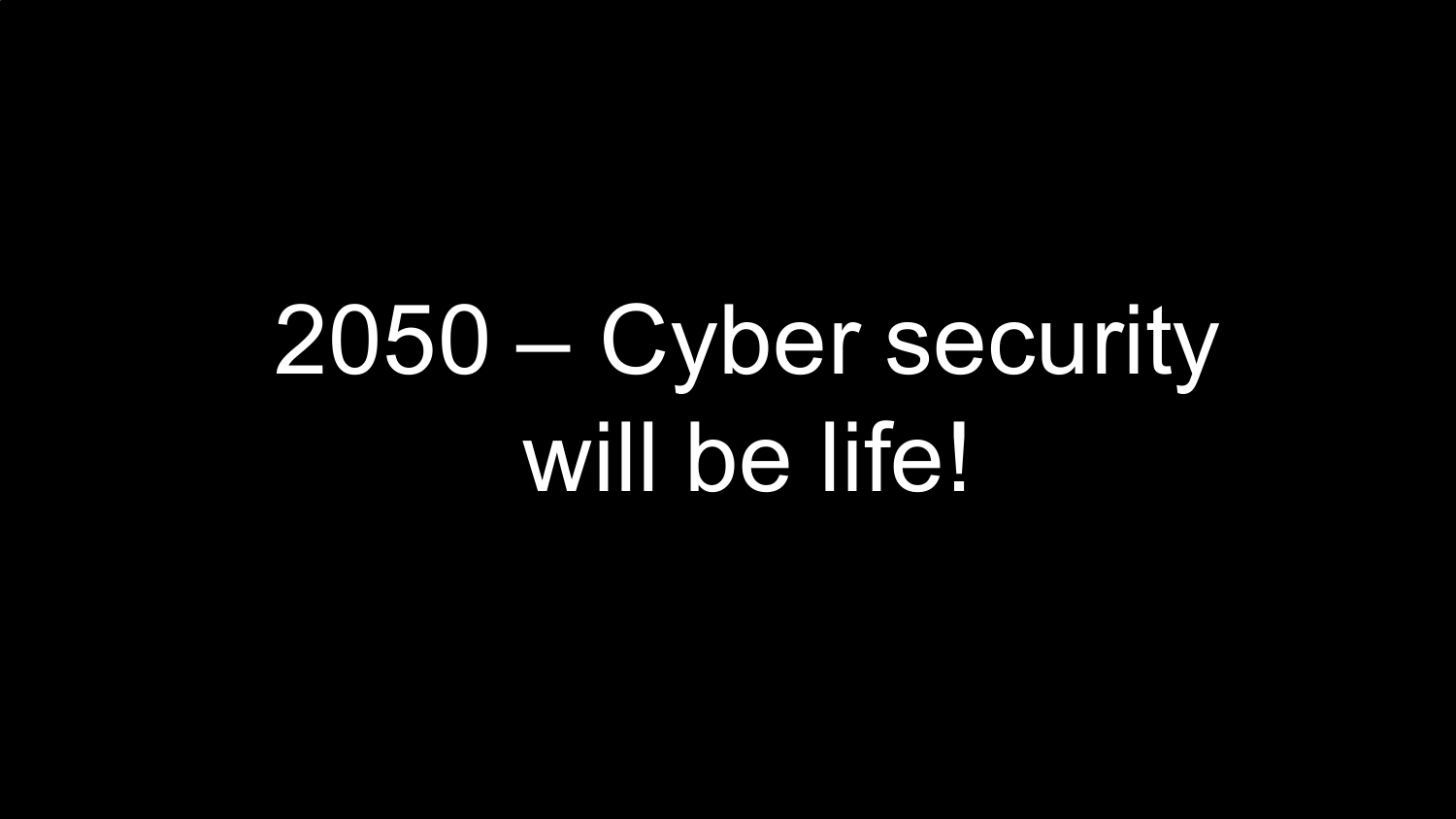Dr. Anand R. Prasad, NEC Corporation Chief Advanced Technologist, Executive Specialist Chairman 3GPP SA3

anand@bq.jp.nec.com https://jp.linkedin.com/in/arprasad http://www.prasad.bz/



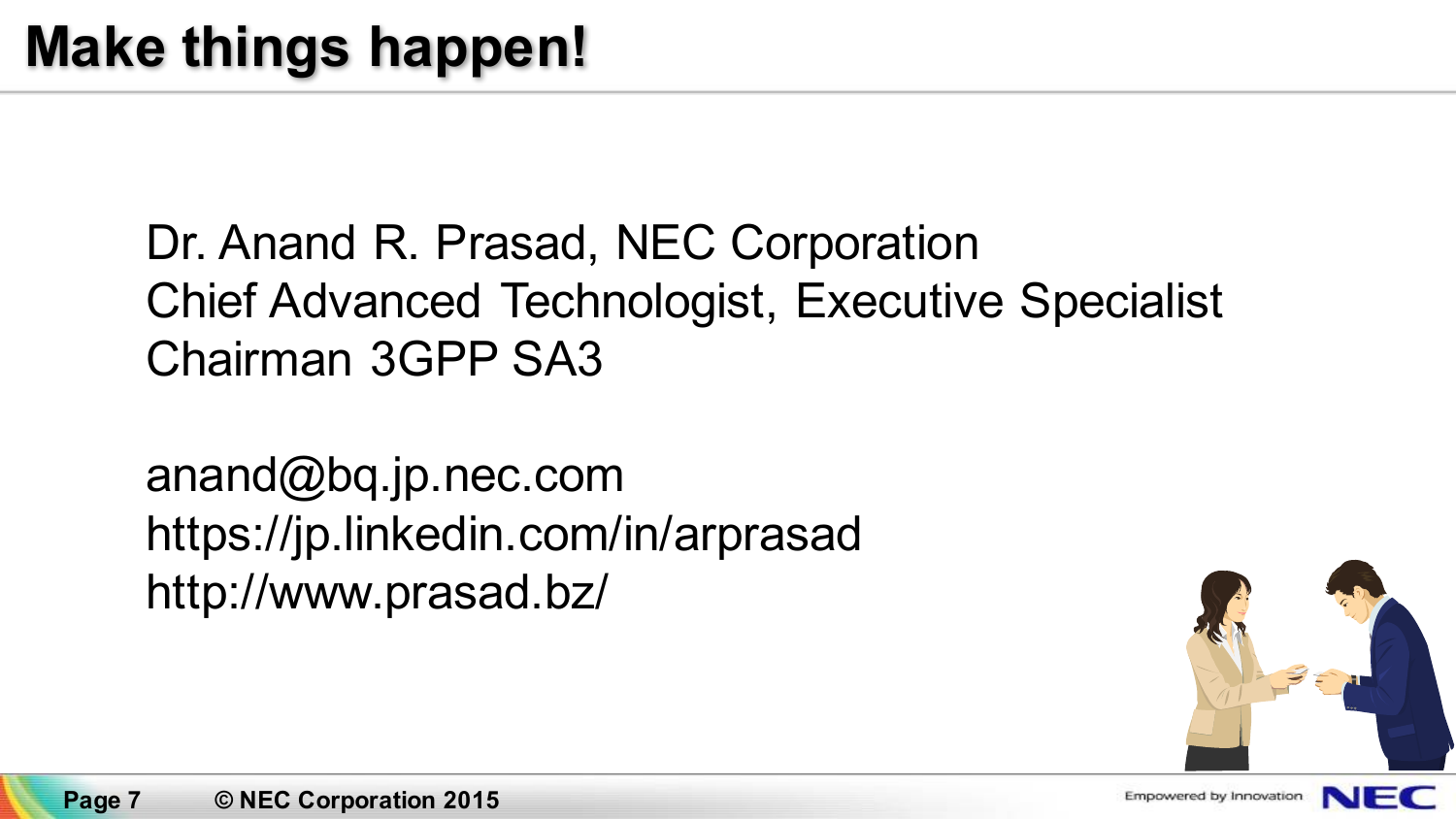## *<u>Orchestrating</u>* a brighter world

NEC brings together and integrates technology and expertise to create the ICT-enabled society of tomorrow.

We collaborate closely with partners and customers around the world, orchestrating each project to ensure all its parts are fine-tuned to local needs.

Every day, our innovative solutions for society contribute to greater safety, security, efficiency and equality, and enable people to live brighter lives.